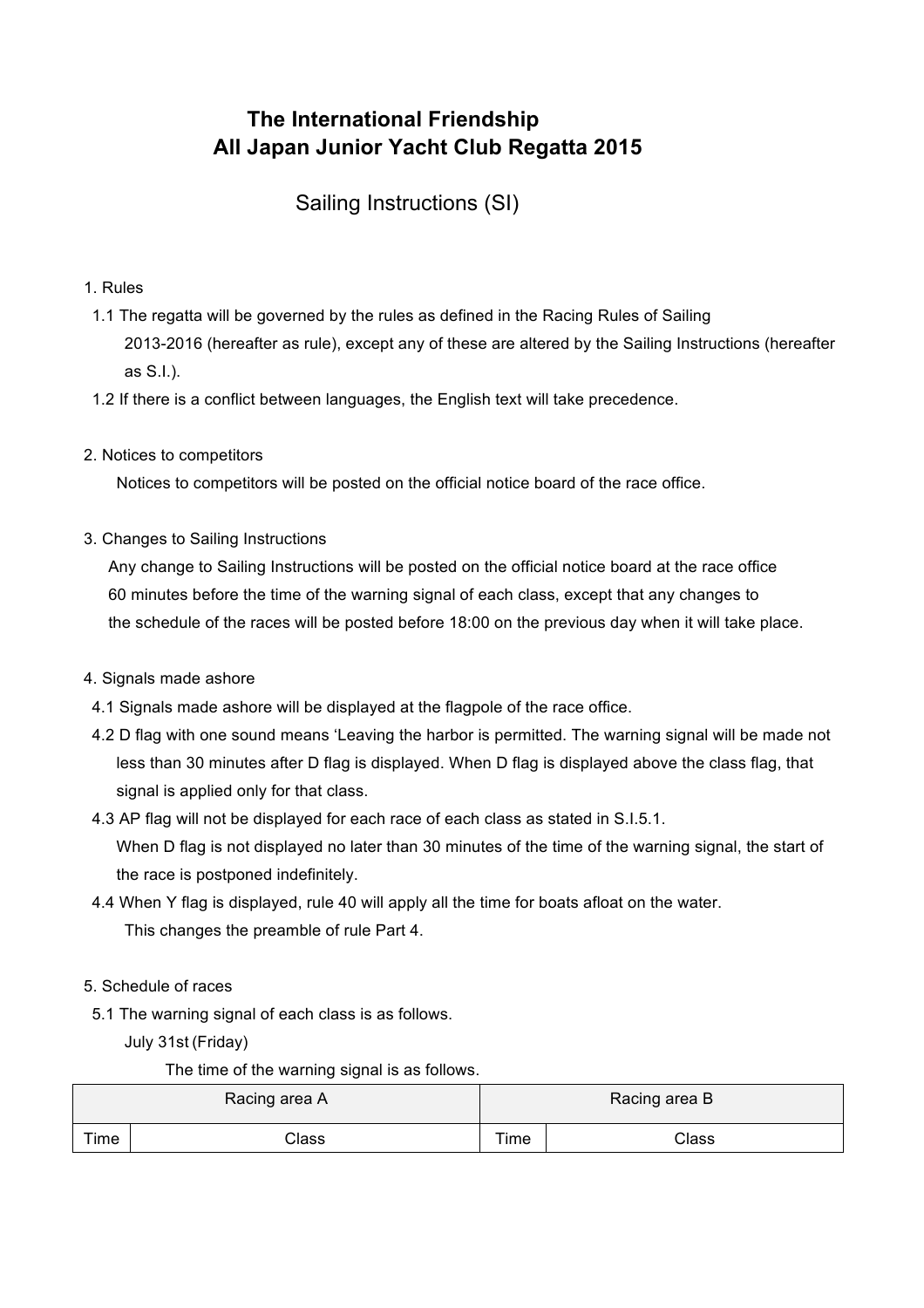| 12:30 | International 420 Class · FJ Class Trial Race |                   | 12:30 | <b>Optimist Dinghy Beginners' Class Trial</b> |
|-------|-----------------------------------------------|-------------------|-------|-----------------------------------------------|
| 12:35 | Laser 4.7                                     | <b>Trial Race</b> |       | Race                                          |
| 12:40 | Optimist Dinghy Advanced Class Trial Race     |                   |       | Boats will be divided into more               |
|       |                                               |                   |       | than two blocks depending on the              |
|       |                                               |                   |       | number of boats who participate               |
|       |                                               |                   |       | the regatta.                                  |
|       |                                               |                   |       | The races will be made as many                |
|       |                                               |                   |       | as possible.                                  |

## August 1st (Saturday) The time of the warning signal is as follows.

| Racing area A |                                                        | Racing area B |                                                 |  |
|---------------|--------------------------------------------------------|---------------|-------------------------------------------------|--|
| Time          | Class                                                  |               | Class                                           |  |
| 9:30          | International 420 Class · FJ Class 1st Race            | 9:30          | <b>Optimist Dinghy Beginners' Class</b><br>1st. |  |
| 9:35          | 1stRace<br>Laser 4.7                                   |               | Race                                            |  |
| 9:40          | Optimist Dinghy Advanced Class<br>1st                  |               | Boat allocation for each sailor will            |  |
|               | Race                                                   |               | made at the time of the<br>be                   |  |
|               |                                                        |               | registration.                                   |  |
|               |                                                        |               | Preliminary Match races will be                 |  |
|               |                                                        |               | performed by the method which                   |  |
|               |                                                        |               | will be explained at the meeting for            |  |
|               | The 2nd Race to 5th Race will be made<br>continuously. |               | briefing about race management                  |  |
|               |                                                        |               | after the                                       |  |
|               |                                                        |               | Opening Ceremony.                               |  |

August 2nd (Sunday) The time of the warning signal is as follows.

| Racing area A |                                       |                                          | Racing area B |                                         |  |
|---------------|---------------------------------------|------------------------------------------|---------------|-----------------------------------------|--|
| Time          |                                       | Class                                    | Time          | Class                                   |  |
| 9:30          |                                       | International 420 Class $\cdot$ FJ Class | 9:30          | <b>Optimist Dinghy Beginners' Class</b> |  |
|               |                                       | The 1st Race of the day                  |               | The 1st Race of the day                 |  |
| 9:35          | Laser 4.7                             | The 1st Race of the day                  |               | Final Match races will be               |  |
| 9:40          | <b>Optimist Dinghy Advanced Class</b> |                                          |               | performed by the method which           |  |
|               | The 1st Race of the day               |                                          |               | will be explained at the meeting        |  |
|               | The 2nd Race of the day will be made  |                                          |               | for briefing about race                 |  |
|               | Continuously.                         |                                          |               | management after the                    |  |
|               |                                       |                                          |               | Opening Ceremony.                       |  |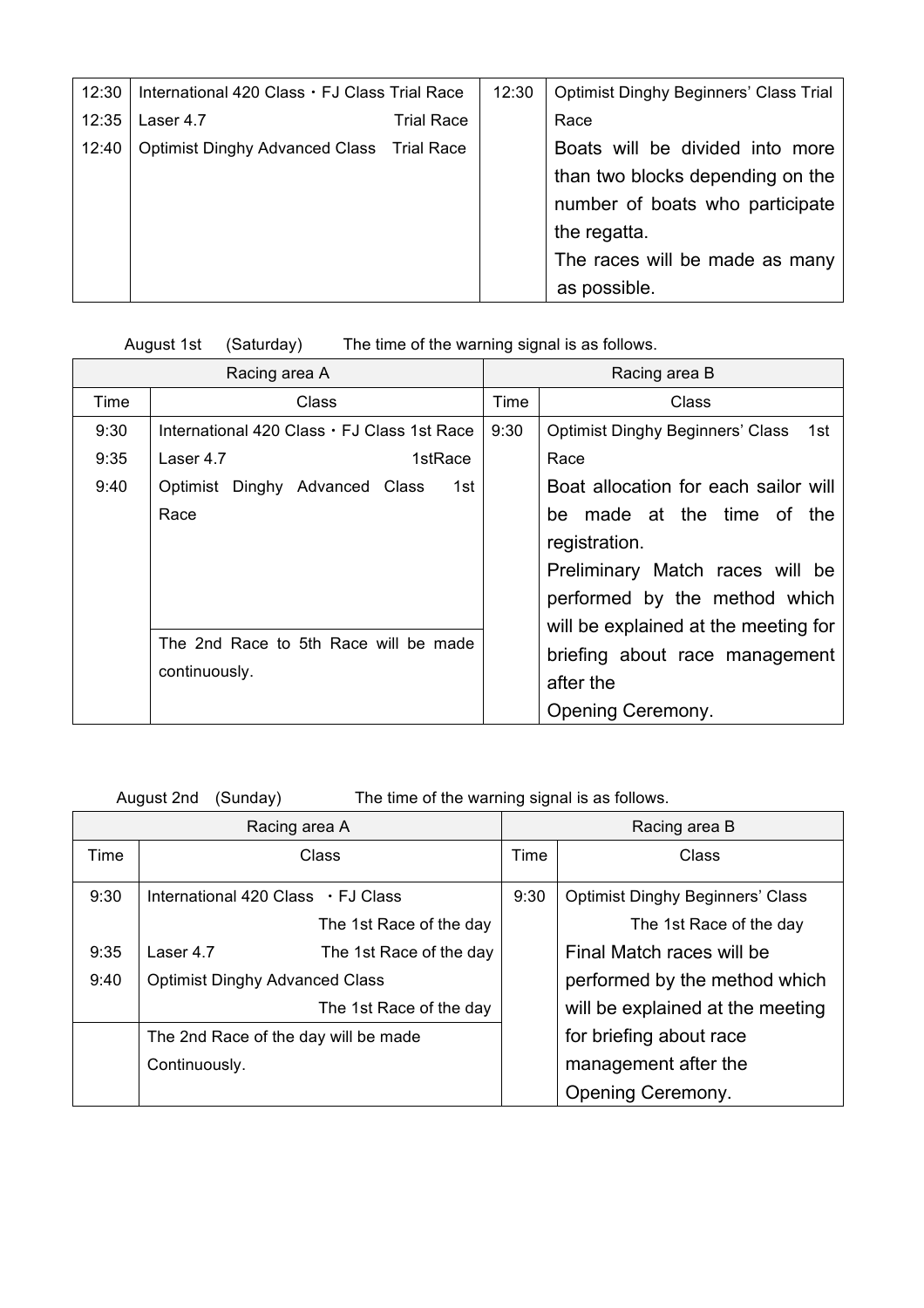5.2 Maximum five (5) races are planned on August 1st for all classes other than Optimist Dinghy Beginners' Class and maximum two (2) races on August 2nd.

Seven(7) races are planned during two days and at least one race is required to be completed to constitute the series.

 OP Beginners' Class will be operated by the method of Preliminary Match races and Final Match Races and the details will be explained at the meeting for the briefing about race management after the Opening Ceremony.

- 5.3 When the following race is intended to be held, the race committee signal boat will display orange flag with one sound to alert the boats at least 5 minutes before the warning signal is displayed.
- 5.4 No warning signal will be made after 12:00 on August 2nd (Sunday).

## 6. Class flags

| Class                                   | Class flag                          |  |
|-----------------------------------------|-------------------------------------|--|
| International 420 Class                 | International 420 Class flag        |  |
|                                         | (Blue Figures on White background)  |  |
| <b>FJ Class</b>                         | FJ Class flag                       |  |
|                                         | (Red Figures on White background)   |  |
| Laser 4.7                               | Laser 4.7 flag                      |  |
|                                         | (Red Figures on Yellow background)) |  |
| <b>Optimist Dinghy Advanced Class</b>   | Optimist Dinghy Class flag (Black)  |  |
| <b>Optimist Dinghy Beginners' Class</b> | Optimist Dinghy Class flag (Red)    |  |

## 7. Racing area

7.1 Diagram-1 shows the racing area A and B.

Racing area A: All classes other than Optimist Dinghy Beginners' Class Racing area B: Optimist Dinghy Beginners' Class

## 8. The course

- 8.1 Diagram-2 shows the course to be sailed which includes approximate angles between the legs, the sequence of the rounding marks and the side of rounding each mark.
- 8.2 In Racing area A, no later than the warning signal, the race committee signal boat will display the approximate compass bearing of the first leg.

The course for International 420 Class and FJ Class will be "The course 1" (Diagram-2-1)

The course for Laser 4.7 and Optimist Dinghy Advanced Class will be "The course 2"(Diagram-2-2)

8.3 In Racing area B, the number of the course to be sailed will be displayed on the notice board of the race committee signal boat before the warning signal depending on the weather conditions.

"The course 3" is Diagram-2-3

"The course 4" is Diagram-2-4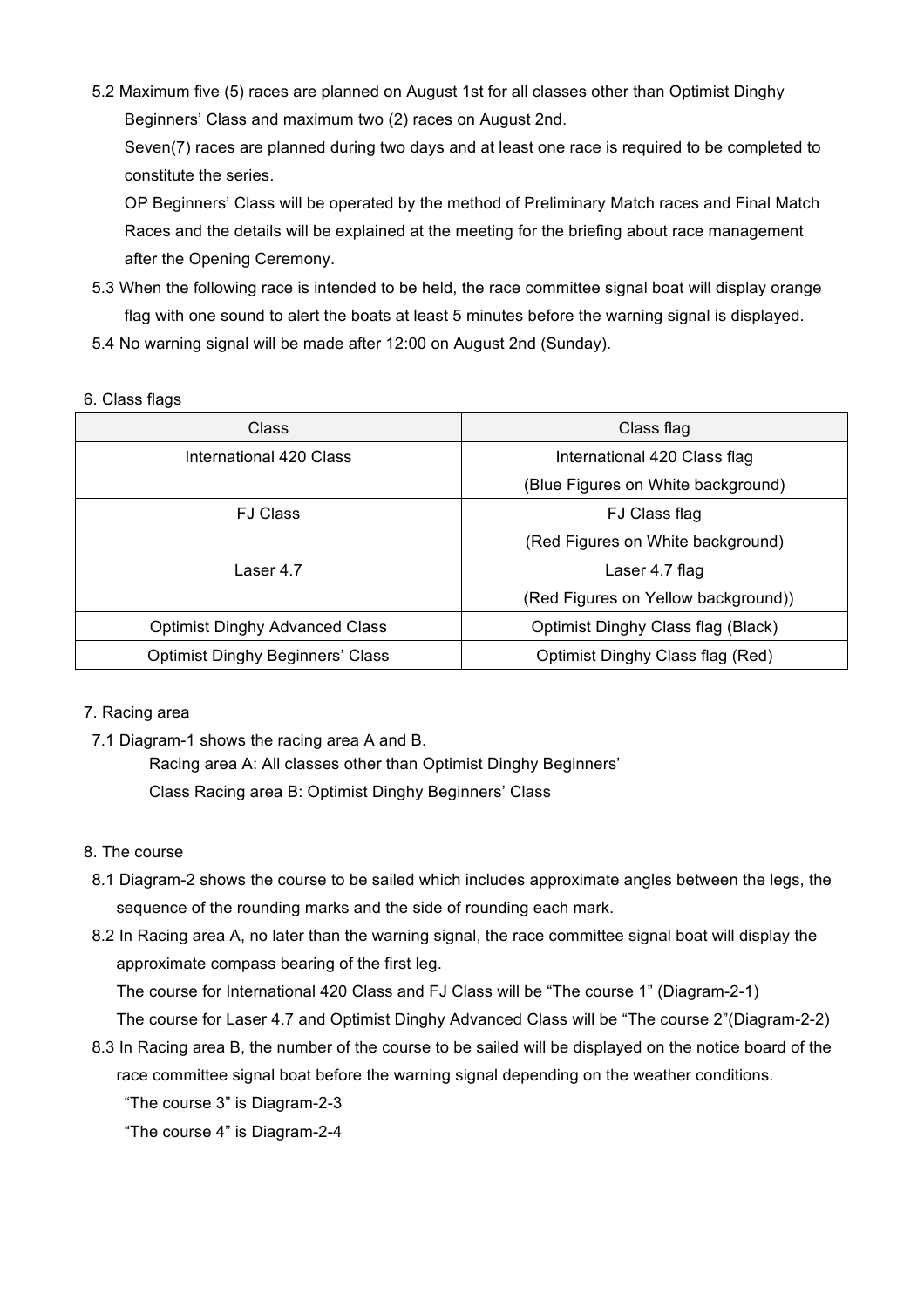### 9. Marks

#### 9.1 Mark  $1-(i)$ , 1, 2, 3 and 4 are as follows.

|              | Racing area A |          | Racing area B  |                                   |          |            |
|--------------|---------------|----------|----------------|-----------------------------------|----------|------------|
|              | Outside color | Shape    | Indication     | Outside color                     | Shape    | Indication |
| Mark $1-(1)$ | Green color   | Triangle | nil            | Mark $1-(1)$<br>will not be used. |          |            |
|              |               | pyramid  |                |                                   |          |            |
| Mark 1       | Orange color  | Triangle | black figure 1 | Orange color                      | Triangle | nil        |
|              |               | pyramid  |                |                                   | pyramid  |            |
| Mark 2       | Orange color  | Triangle | black figure 2 | Orange color                      | Triangle | nil        |
|              |               | pyramid  |                |                                   | pyramid  |            |
| Mark 3       | Orange color  | Triangle | black figure 3 | Orange color                      | Triangle | nil        |
|              |               | pyramid  |                |                                   | pyramid  |            |

## 9.2 Starting Marks are as follows.

 Racing area A: The racing committee signal boat at the starboard end of the starting line and the racing committee boat at the port end.

 Racing area B: The racing committee signal boat at the starboard end of the starting line and "Orange color triangle pyramid buoy" at the port end.

9.3 Finishing Marks are as follows.

 Racing area A: The race committee boat with a blue flag at the port end of the finishing line and "Orange color triangle pyramid buoy" at the starboard end.

 Racing area B: The racing committee boat with a blue flag at the starboard end of the finishing line and "Orange color triangle pyramid buoy" at the port end.

9.4 In Racing area A, When a new mark is used in accordance with S.I.11, "Pink color triangle pyramid buoy" for International 420 Class and FJ Class and "Red color triangle pyramid buoy" for Laser 4.7 and Optimist Dinghy Advance Class will be used and thereafter a new mark is used again, the original mark will be used.

## 10. The start

- 10.1 The starting line is as follows.
	- Racing area A: The starting line will be the course side between the staff or mast on the starting marks displaying orange flag.
	- Racing area B: The starting line will be between the staff or mast on the starting marks displaying orange flag at the starboard end of the starting line and the course side of the starting mark at the port end.
- 10.2 A boat starting later than 4 minutes after the starting signal will be scored DNS (Did Not Start). This changes rule A4.
- 10.3 Boats whose warning signal has not been made shall keep about 50 meters away from the starting area outside of the course during the starting sequence for other races and shall keep clear of boats whose warning signal has been made.
- 10.4 Rescue boats may coach competitors of Optimist Dinghy Beginners' Class during their starting.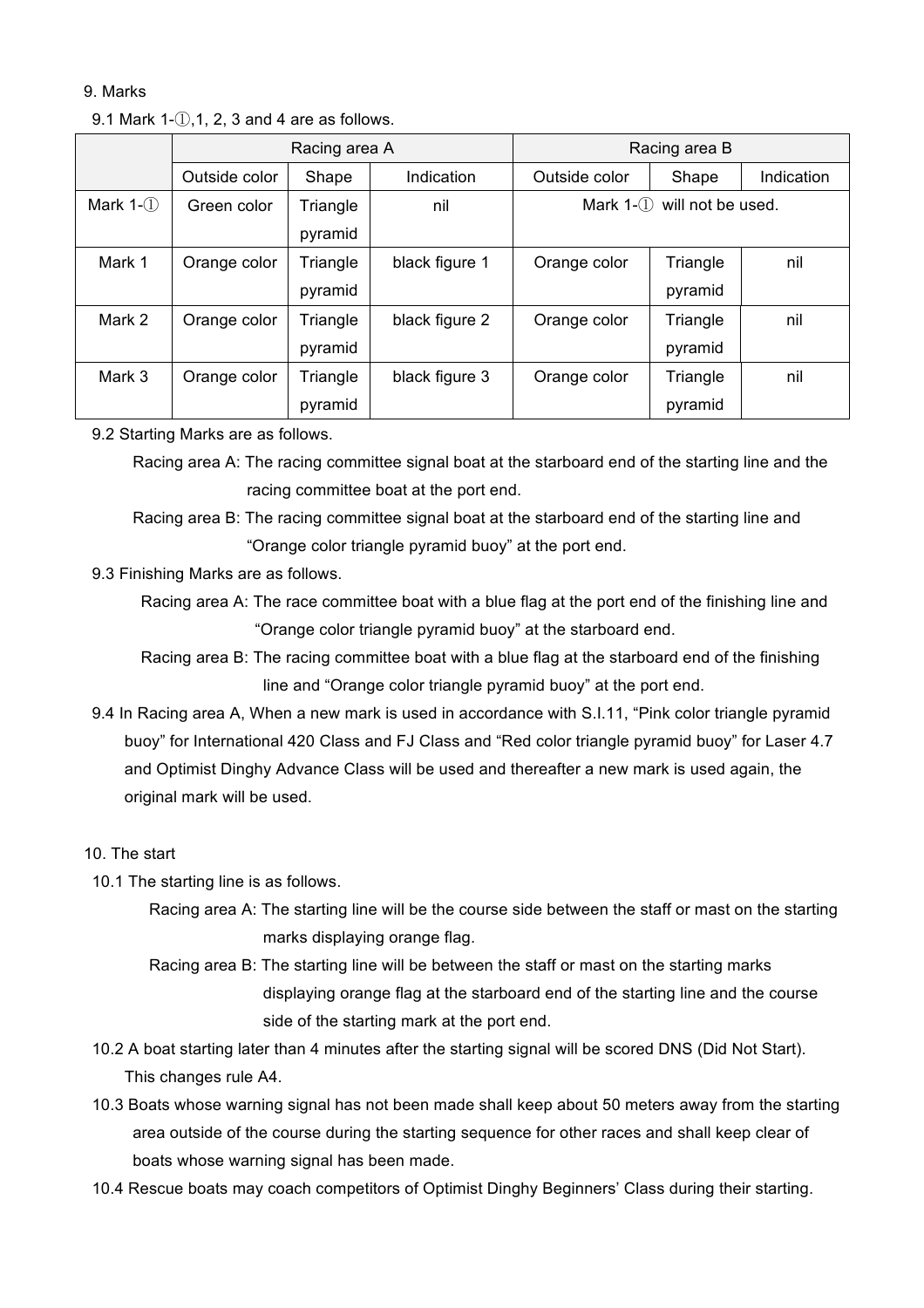## 11. Changing the next leg of the course

 To change the next leg of the course in Racing area A, the race committee will lay a new mark (or move the finishing line) and remove the original mark as soon as possible.

When in a subsequent change a new mark is replaced, it will be replaced by the original mark.

#### 12. The finish

The finishing line is as follows.

- Racing area A: The finishing line will be between the staff or mast displaying an orange flag on the finishing mark at the port end and on the course side of the finishing mark on the starboard end.
- Racing area B: The finishing line will be between the staff or mast displaying an orange flag on the finishing mark on the starboard end and on the course side of the finishing mark on the port end.

#### 13. Penalty system

- 13.1 Appendix P will apply for the breach of rule 42.
- 13.2 Rule P2.3 will not apply and rule P2.2 is changed so that it will apply to any penalty after the second one.

#### 14. Time limits and the target times

14.1 Time limits and the target times are as follows.

| <b>Class</b>                            | Mark 1 time limit |            |
|-----------------------------------------|-------------------|------------|
| 15 minutes<br>International 420 Class   |                   | 45 minutes |
| <b>FJ Class</b>                         | 15 minutes        | 45 minutes |
| Laser 4.7                               | 15 minutes        | 45 minutes |
| <b>Optimist Dinghy Advanced Class</b>   | 20 minutes        | 45 minutes |
| <b>Optimist Dinghy Beginners' Class</b> | 5 minutes         | 10 minutes |

14.2 If no boat has passed Marl 1 within Mark 1 time limit, the race will be abandoned.

Failure to meet the target time will not be the ground for redress.

This changes rule 62.1(a).

14.3 Boats failing to finish within a certain time after the first boat of each class who started without breaching rule 30.3 sails the course and finishes will be scored Did Not Finish(DNF) without a hearing. This changes rules 35, A4 and A5.

A certain time is 15 minutes in Racing area A and 10 minutes in Racing area B.

- 15. Shortening or abandoning after the start
- 15.1 The race committee may shorten the course or abandon the race, if they consider that the race will not complete within about 60 minutes in addition to the reason based on rule 32. This changes rule 32.1.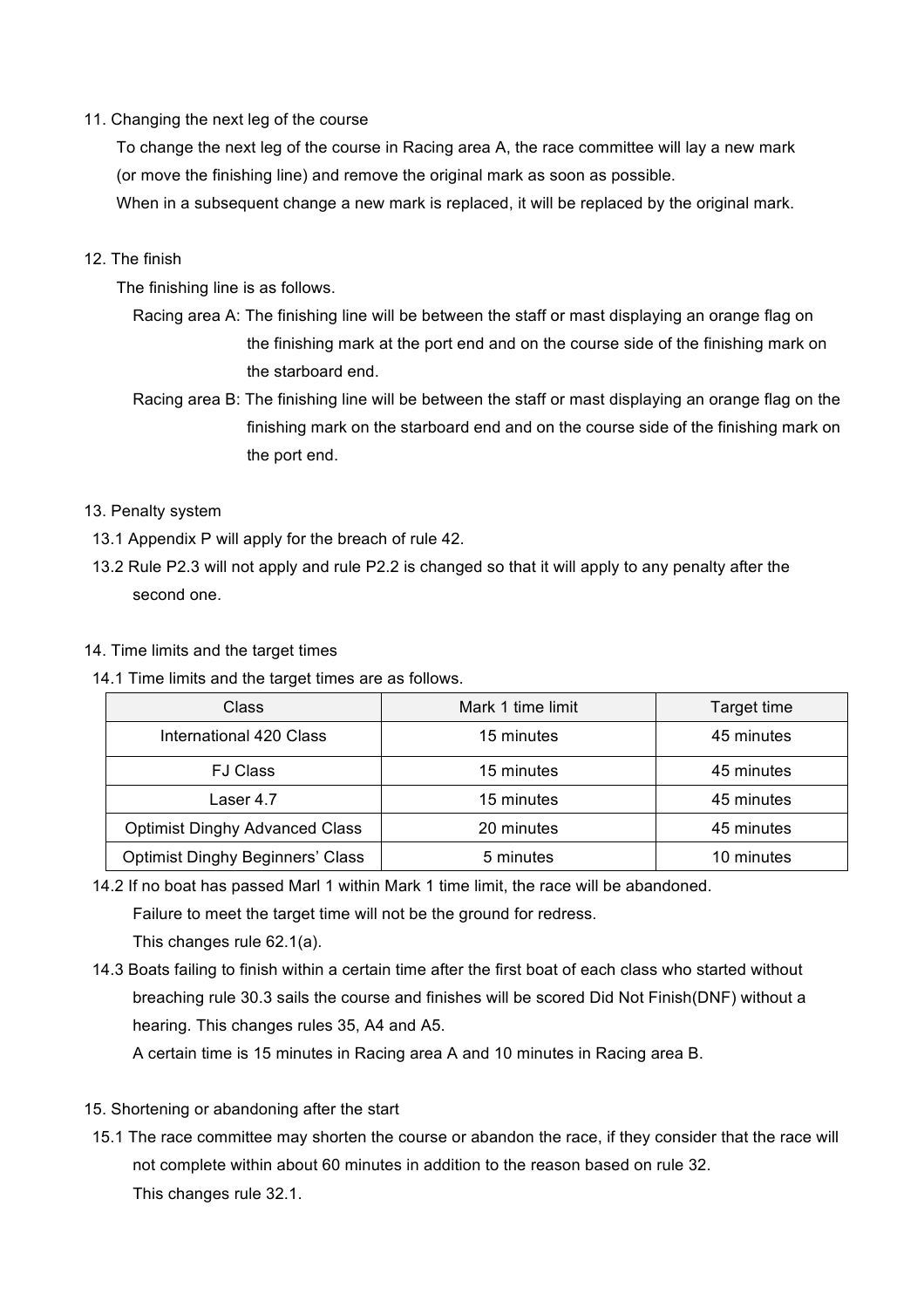- 15.2 Failure to meet the target time of S.I.14.1 will not be the ground for redress. This changes rule 62.1(a).
- 16. Protests and requests for redress
- 16.1 Protest forms are available at the race office. Protests and requests for redress or reopening shall be delivered there within the appropriate time limit.
- 16.2 The protest time limit will be 60 minutes after the time when the last boat of each class has finished the last race of the day or the time when the race committee has signaled that there would have no more race on that day, whichever is later.

 However, the protest committee chairman may extend the protest time limit. It will be posted on the official notice board at the race office.

- 16.3 Notices of protest by the race committee or the protest committee will be posted on the official notice board to inform competitors of hearings in which they are parties or named as witnesses within 30 minutes after the protest time limit in order to let them know about hearings. Hearings will be held in the protest room located on the 2nd floor of the race office as from the time noticed.
- 16.4 Notices of protests by the race committee or the protest committee will be posted on the official notice board to inform boats under rule 61.1(b).
- 16.5 A list of boats that have been penalized under S.I.13.1 for breaching rule 42 will be posted on the official notice board before the protest time limit.
- 16.6 Breaches of S.I.4.2, 4.4, 10.3, 18, 19.1, 21, 22 and 23 will not be grounds for a protest by a boat. This changes rule 60.1(a). Penalties for these breaches may be less than disqualification if the protest committee so decides.
- 16.7 A request for reopening a hearing on the last day of the race may be delivered within the following time limit.
	- (a) When the competitor received the decision the day before, it shall be within the protest time limit.
	- (b) When the competitor received the decision on the day, it shall be within 15 minutes after the decision received. This changes rule 66.
- 16.8 A request for redress based on the decision made by the protest committee shall be delivered within 15 minutes after the display of the decision on the official notice board on the last day of the race. This changes rule 62.2.

#### 17. Scoring

17.1 At least 1 race is required to be completed to constitute this regatta for all classes other than Optimist Dinghy Beginners' Class. Even if no race is completed due to weather condition, any extended race will not be held.

 Boats participated in Optimist Dinghy Beginners'' Class will be divided into more than 2 blocks depending on the numbers of boats participated the regatta and the races will be performed by the method of the preliminary match and the final match.

 The preliminary match and the final match of all blocks are required to be completed to constitute this regatta .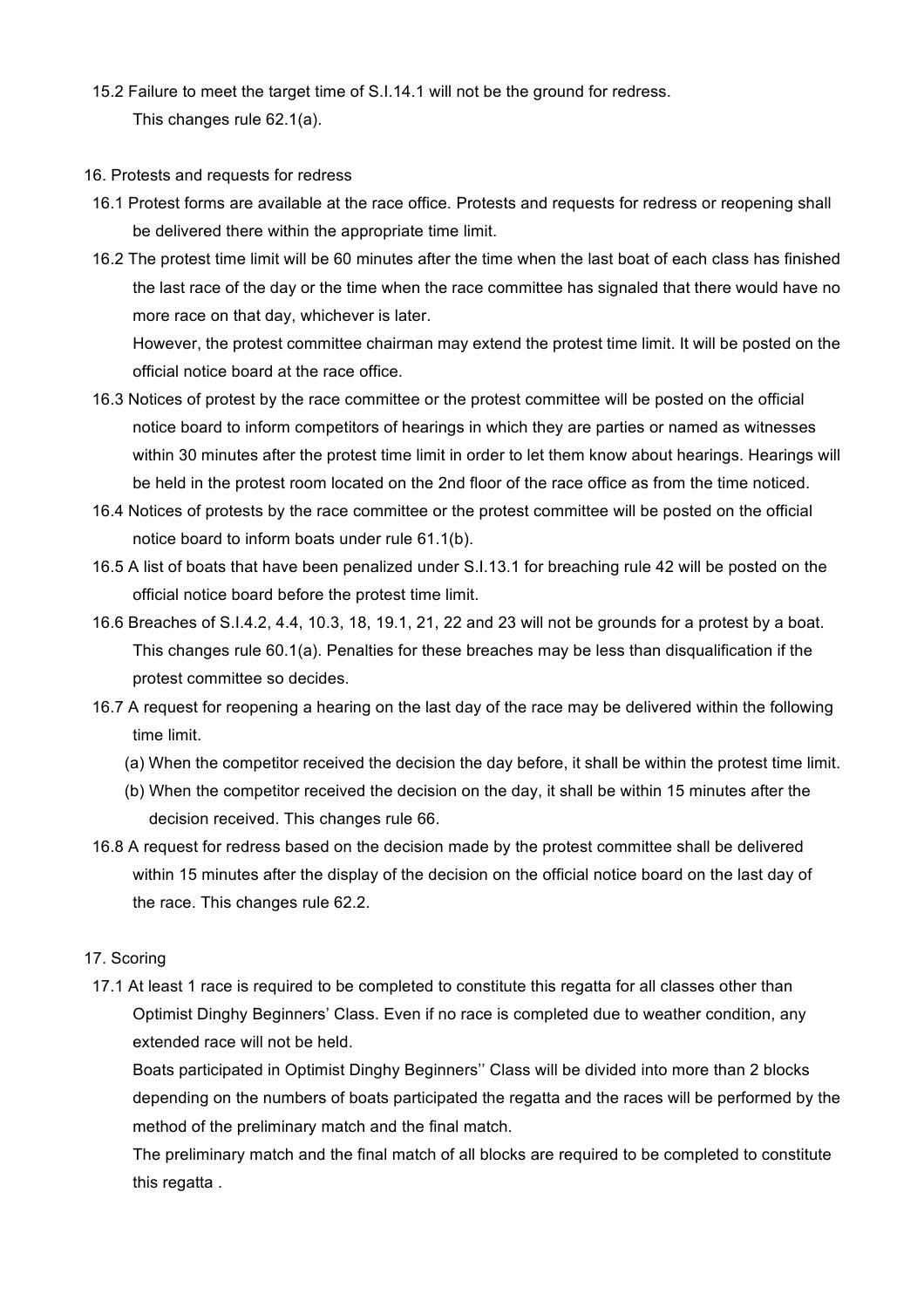Even if no race is completed for all blocks due to the whether condition, any extended race will be held.

- 17.2 A boat's score for all classes other than Optimist Dinghy Beginners' Class will be as follows.
	- (1) When less than 7 races are completed, a boat's series score will be the total of her race scores.
	- (2) When 7 races are completed, A boat's series score will be the total her race scores excluding her worst score.

This changes rule A2.

17.3 A boat who breaches S.I. 18.1~18.5 will be scored "final score plus 3" as "PTP" without a hearing. However such boat will not be scored worse than a boat scored as "DNF".

This changes rule 63.1, A4 and A5.

When the races are made continuously, penalty for breach S.I.18.2 will be imposed on the first race after the breach and penalty for breaches S.I.18.3 and 18.5 will be imposed on the race before the breach.

- 17.4 The number of the boat participated in each class will be determined in accordance with the list registered at the registration desk of the race office by the time of 14:00 on July 31st (Friday).
- 17.5 Scoring for Team Race competition will be made in accordance with the Notice of Race.

## 18. Safety regulations

- 18.1 A club team representative person shall sign for all members of his/her club team on the check-out/in form prepared at the race office.
- 18.2 A check-out signature shall be done from 8:00 on the day (from 11:00 on July 31st) by 10 minutes after the display of D flag of each class.
- 18.3 A check-in signature shall be done no later than 60 minutes after the time when the last boat of the final race or the day completed or the race committee signals that no more race will be made, whichever is later.

The race committee chairman may extend the check-in time limit.

- . 18.4 When the boats returned the harbor after the races in the morning are completed or the races are abandoned or postponed, check-in signature shall be done. When the races in the afternoon will be held or the races that were abandoned or postponed will be held, check-out signature shall be done again before leaving the harbor in accordance with S.I.18.1 and 18.2.
- 18.5 A boat who would retire from a race or would not continue the race any more shall keep away from the racing area and notify her intension to a nearest race committee boat and the club team representative person of that boat shall describe the reason in a check-in form and deliver to the race committee in accordance with S.I.18.3.
- 18.6 The race committee may rescue a competitor when they judge he/she is in danger and unable to decide anything himself/herself because of fatigue if they cannot get any response to their inquiry for his/her intension whether he/she will continue the race or retire from the race, after the recommendation of the retiring from the race.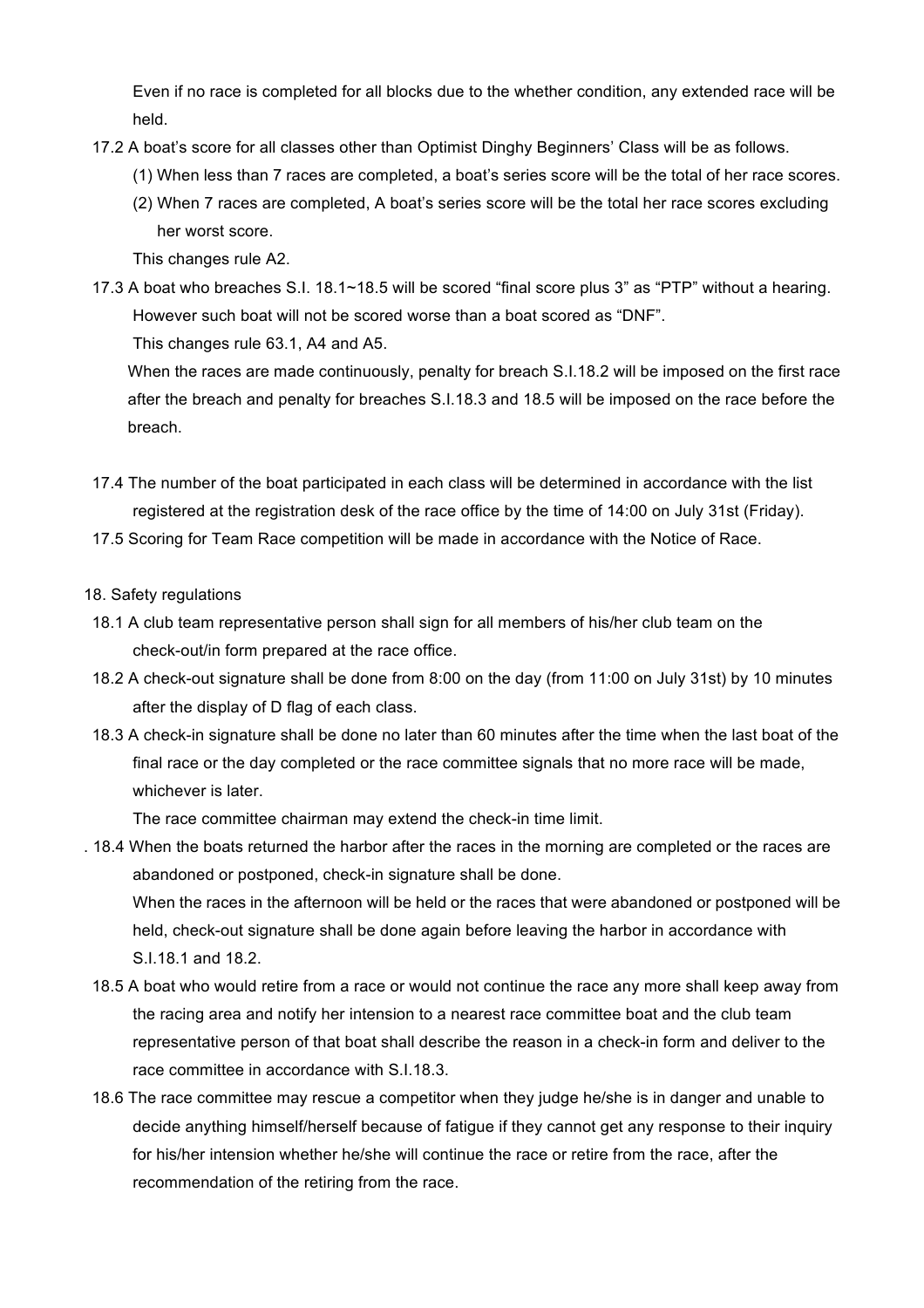This will not be ground for a protest by a boat. This changes rule 62.1(a).

## 19. Replacement of equipment

- 19.1 Substitution of damaged or lost equipment will not be allowed unless authorized by the race committee.
- 19.2 There will be the case to carry the measurement or inspection at any time during the regatta in order to confirm whether a boat or any equipment agrees with the class rules, the Notice of Race or S.I.

 The race committee may instruct a boat to go to the designated area for the inspection in Racing area A

## 20. Official boats

Official boats of the race committee will display the following flags.

| Name of the official boat      | Indication on the flag                | Flag color   |
|--------------------------------|---------------------------------------|--------------|
| The race committee signal boat | JJYU flag                             | Blue color   |
| The race committee boat        | (red color letter)<br>RC.             | White color  |
| The protest committee boat     | PROTEST (white color letter)          | Red color    |
| The rescue boat                | (white color letter)<br><b>RESCUE</b> | Green color  |
| The doctor boat                | (red color letter)<br>AID.            | White color  |
| The transport boat             | TRANSPORT (black color letter)        | Yellow color |

## 21. Support boats

- 21.1 Any club wishes to bring in the support boat to the regatta shall apply with the designated application form for the entry, writing the necessary matters on the form.
- 21.2 The support boat who obtained the permission shall display the pink flag which will be lent from the regatta secretariat at the time of the registration, but the flag pole shall be prepared by each club.
- 21.3 The number of the crew onboard a support boat is required to be less than a half of her capacity (raise the decimals to a unit).
- 21.4 A support boat shall keep away from the racing area from the time of the warning signal for the first race of the first class to start until all boats have finished or the race committee signals a postponement or abandonment.
- 21.5 A support boat may supply any foods and drink for the competitors outside the racing area after the boat finish and before the next warning signal if the race will be made continuously.
- 21.6 A support boat may be requested to help rescue activities and in such case, the race committee signal boat will display the pink color flag with the consecutive short sounds. In this case, S.I.21.4 will not apply.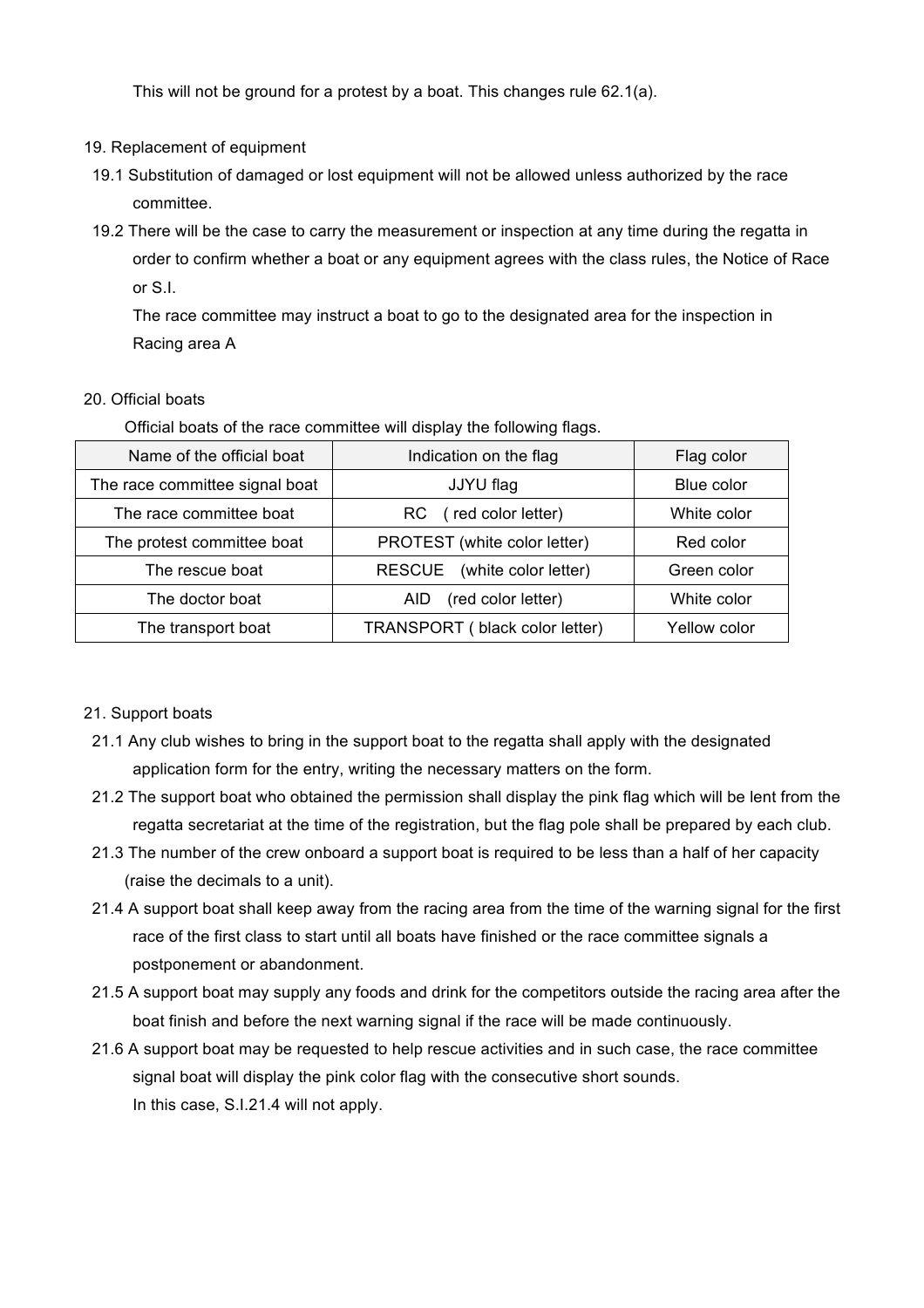## 22. Trash disposal

 Competitors and support boats shall not put trash in the water. Trash may be placed aboard support boats and official boats.

## 23. Radio communication

 Except in an emergency, a boat shall neither make radio transmissions while racing nor receiving radio communications not available to all boats. This restriction also applies to mobile telephones and GPS.

## 24. Disclaimer of Liability

 Competitors participate in the regatta entirely at their own risk (See rule 4, Decision to Race), Organizing Authorities and/or any person involved in this organization of the regatta will accept no liability whatsoever for any material damage and/or personal injury and/or death sustained in conjunction with, prior to, during or after the regatta.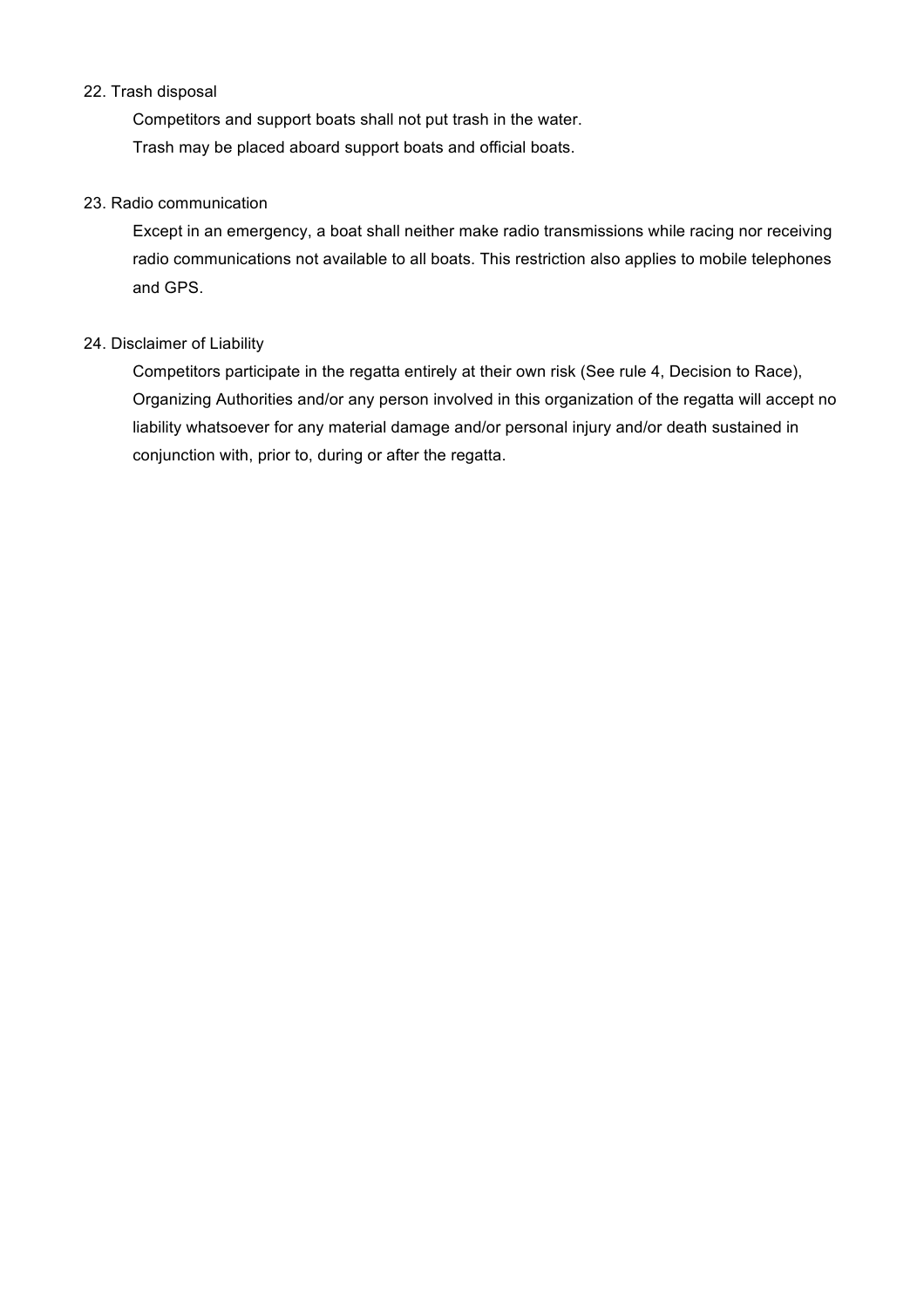

Start  $\rightarrow$  1-1  $\rightarrow$  2  $\rightarrow$  3  $\rightarrow$  1-1  $\rightarrow$  3  $\rightarrow$  Finish 国際420級・FJ 級 International 420 Class・FJ Class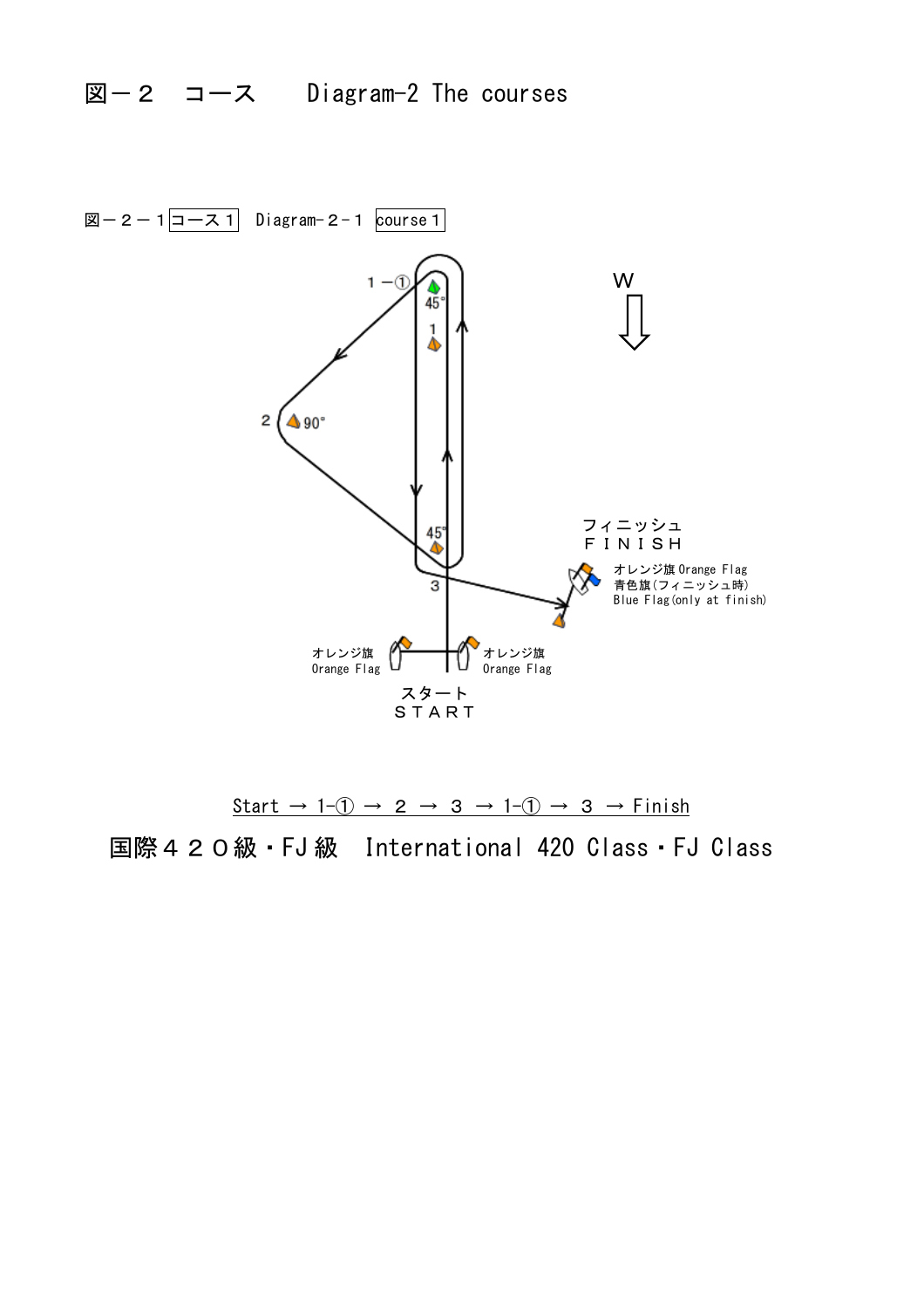図-2-2コース2 Diagram-2-2  $\overline{\text{course 2}}$